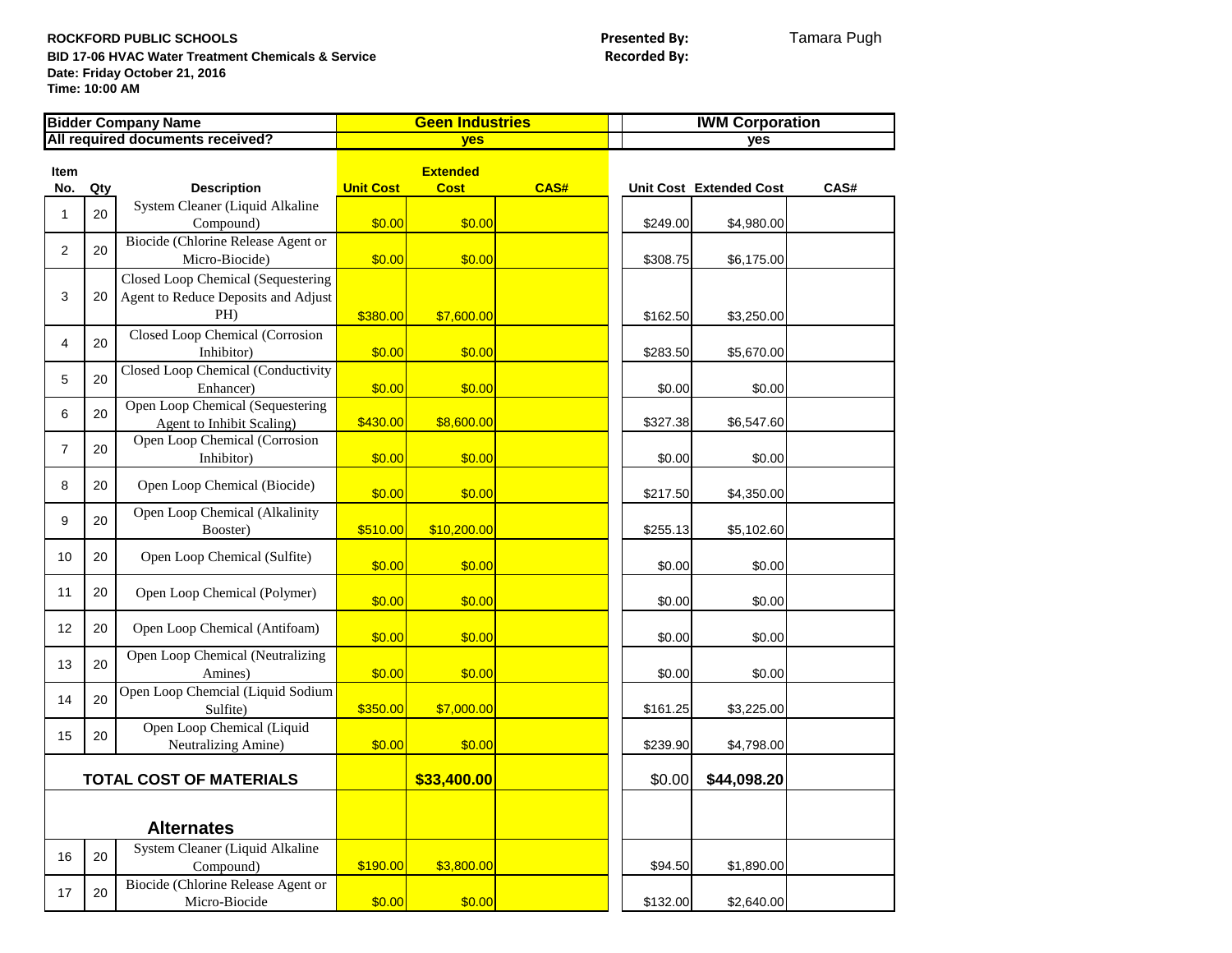ROCKFORD PUBLIC SCHOOLS<br> **ROCKFORD PUBLIC SCHOOLS**<br> **BID 17-06 HVAC Water Treatment Chemicals & Service**<br> **Presented By: Presented By: BID 17-06 HVAC Water Treatment Chemicals & Service Date: Friday October 21, 2016 Time: 10:00 AM**

| <b>Bidder Company Name</b>       |                                                              |                                                                                          | <b>Geen Industries</b> |                                |      | <b>IWM Corporation</b> |                         |      |
|----------------------------------|--------------------------------------------------------------|------------------------------------------------------------------------------------------|------------------------|--------------------------------|------|------------------------|-------------------------|------|
| All required documents received? |                                                              |                                                                                          | <b>ves</b>             |                                |      | <b>ves</b>             |                         |      |
| <b>Item</b><br>No.               | Qty                                                          |                                                                                          | <b>Unit Cost</b>       | <b>Extended</b><br><b>Cost</b> | CAS# |                        | Unit Cost Extended Cost | CAS# |
| 18                               | 20                                                           | Description<br>Crosed Loop Chenncar (Sequestering<br>Agent to Reduce Deposits and Adjust | \$160.00               | \$3,200.00                     |      | \$81.70                | \$1,634.00              |      |
| 19                               | 20                                                           | Closed Loop Chemical (Corrosion<br>Inhibitor)                                            | \$0.00                 | \$0.00                         |      | \$109.13               | \$2,182.60              |      |
| 20                               | 20                                                           | Closed Loop Chemical (Conductivity<br>Enhancer)                                          | \$0.00                 | \$0.00                         |      | \$0.00                 | \$0.00                  |      |
| 21                               | 20                                                           | Open Loop Chemical (Sequestering<br>Agent to Inhibit Scaling)                            | \$0.00                 | \$0.00                         |      | \$122.63               | \$2,452.60              |      |
| 22                               | 20                                                           | Open Loop Chemical (Corrosion<br>Inhibitor)                                              | \$0.00                 | \$0.00                         |      | \$0.00                 | \$0.00                  |      |
| 23                               | 20                                                           | Open Loop Chemical (Biocide)                                                             | \$300.00               | \$6,000.00                     |      | \$93.72                | \$1,874.40              |      |
| 24                               | 20                                                           | Open Loop Chemical (Alkalinity<br>Booster)                                               | \$0.00                 | \$0.00                         |      | \$105.30               | \$2,106.00              |      |
| 25                               | 20                                                           | Open Loop Chemical (Sulfite)                                                             | \$0.00                 | \$0.00                         |      | \$0.00                 | \$0.00                  |      |
| 26                               | 20                                                           | Open Loop Chemical (Polymer)                                                             | \$0.00                 | \$0.00                         |      | \$0.00                 | \$0.00                  |      |
| 27                               | 20                                                           | Open Loop Chemical (Antifoam)                                                            | \$0.00                 | \$0.00                         |      | \$0.00                 | \$0.00                  |      |
| 28                               | 20                                                           | Open Loop Chemical (Neutralizing<br>Amines)                                              | \$0.00                 | \$0.00                         |      | \$0.00                 | \$0.00                  |      |
| 29                               | 20                                                           | Open Loop Chemcial (Liquid Sodium<br>Sulfite)                                            | \$0.00                 | \$0.00                         |      | \$68.75                | \$1,375.00              |      |
| 30                               | 20                                                           | Open Loop Chemical (Liquid<br>Neutralizing Amine)                                        | \$80.00                | \$1,600.00                     |      | \$91.35                | \$1,827.00              |      |
| 31                               | $\mathbf{1}$                                                 | R-22 Refrigerant                                                                         | \$0.00                 | \$0.00                         |      | \$0.00                 | \$0.00                  |      |
| 32                               | 1                                                            | Ethylene Glycol                                                                          | \$300.00               | \$300.00                       |      | \$131.25               | \$131.25                |      |
|                                  | <b>TOTAL COST OF ALTERNATES</b>                              |                                                                                          |                        | \$14,900.00                    |      |                        | \$18,112.85             |      |
|                                  | <b>COMBINED COST OF MATERIALS &amp;</b><br><b>ALTERNATES</b> |                                                                                          |                        | \$48,300.00                    |      |                        | \$62,211.05             |      |
| PERCENT UPCHARGE ON MATERIALS    |                                                              |                                                                                          |                        |                                |      |                        | \$0.01                  |      |